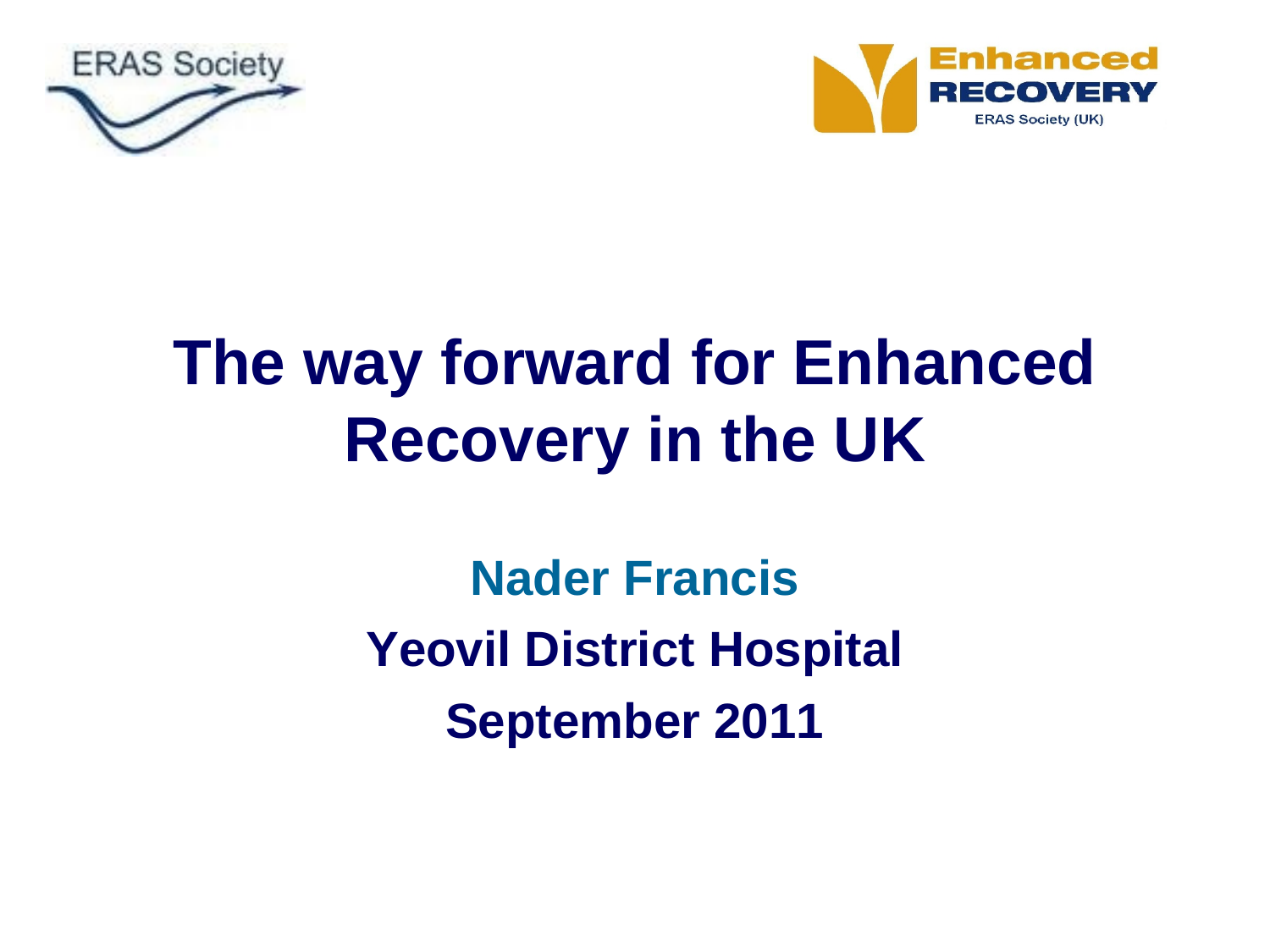

# Delphi study

- First two rounds: representative experts from 35 trusts in UK (ER embedded > 12 months, March 2010)
- Third round: workshop with interactive voting
- Aim to obtain consensus views on various areas in ER including national network/ annual meeting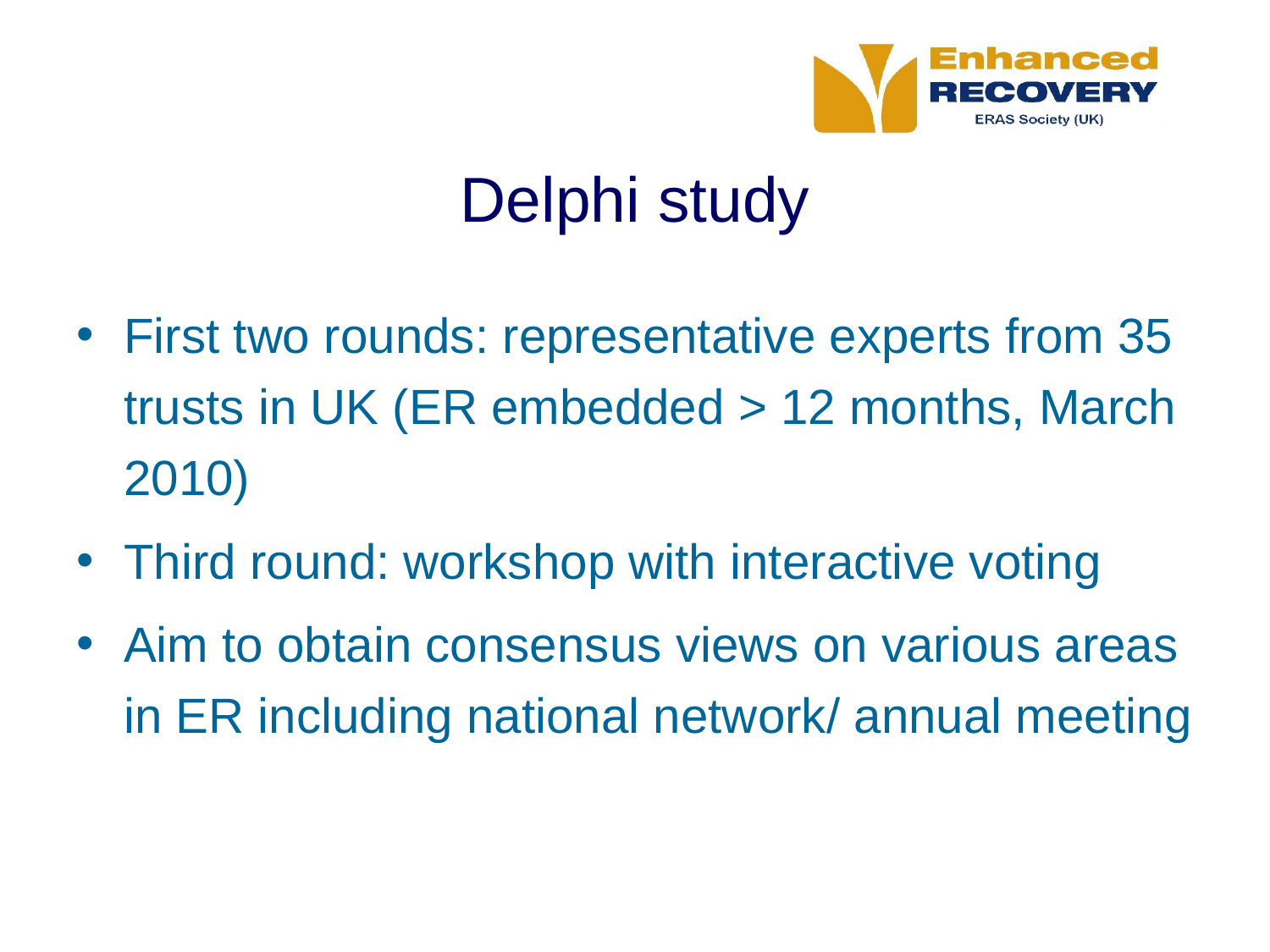

## Delphi study: Future Networking

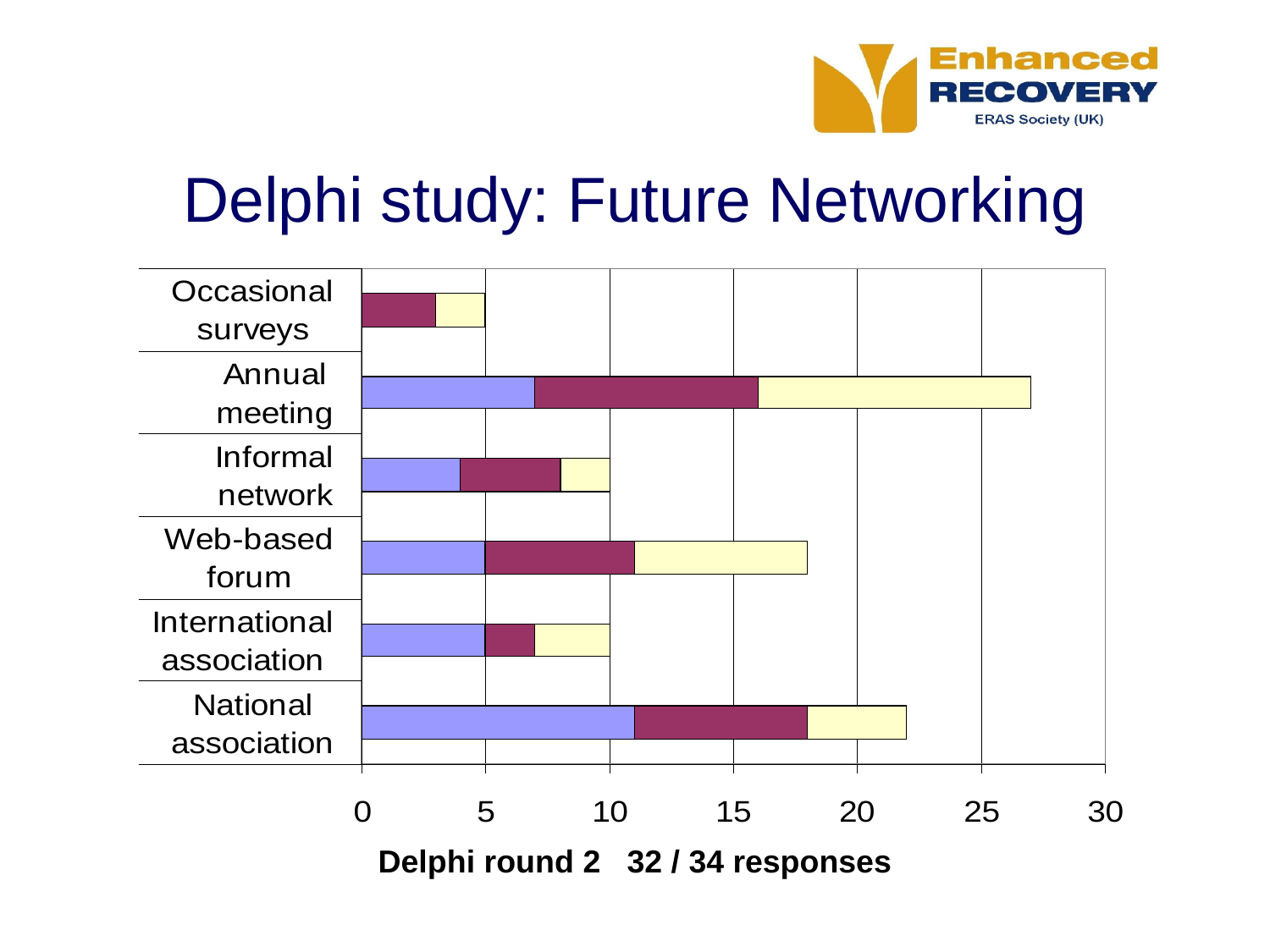

# Delphi study: Future Networking

Do you agree with this statement? Future networking for the ER groups in the UK will be through an annual meeting, a national

network, supported by a web based forum.

- Agree (100%)
- Disagree

**Delphi round 3, Interactive voting 25 / 25 responses**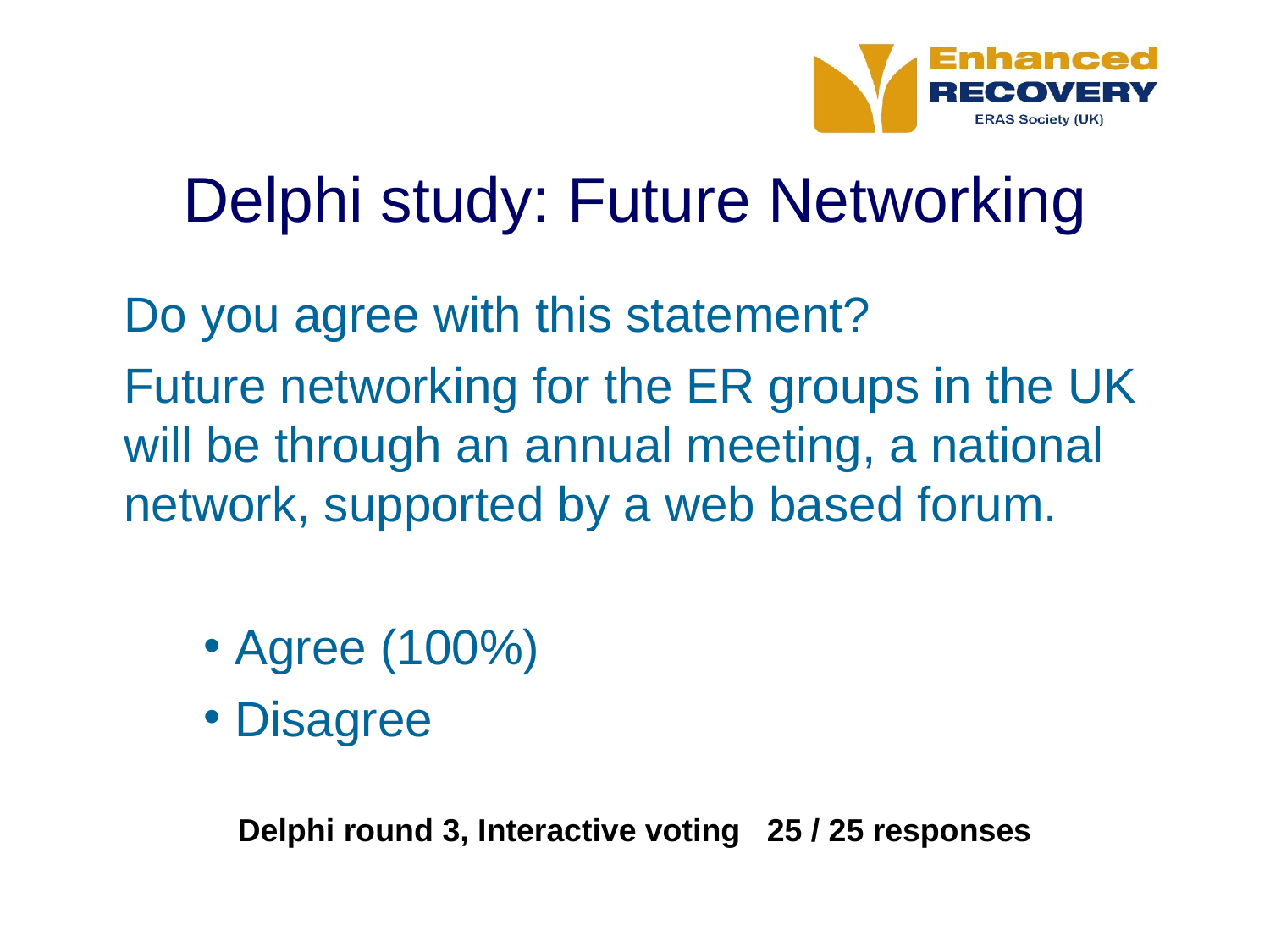

#### ER Network: What are the priorities?



#### **Delphi round 3, Interactive voting 25 / 25 responses**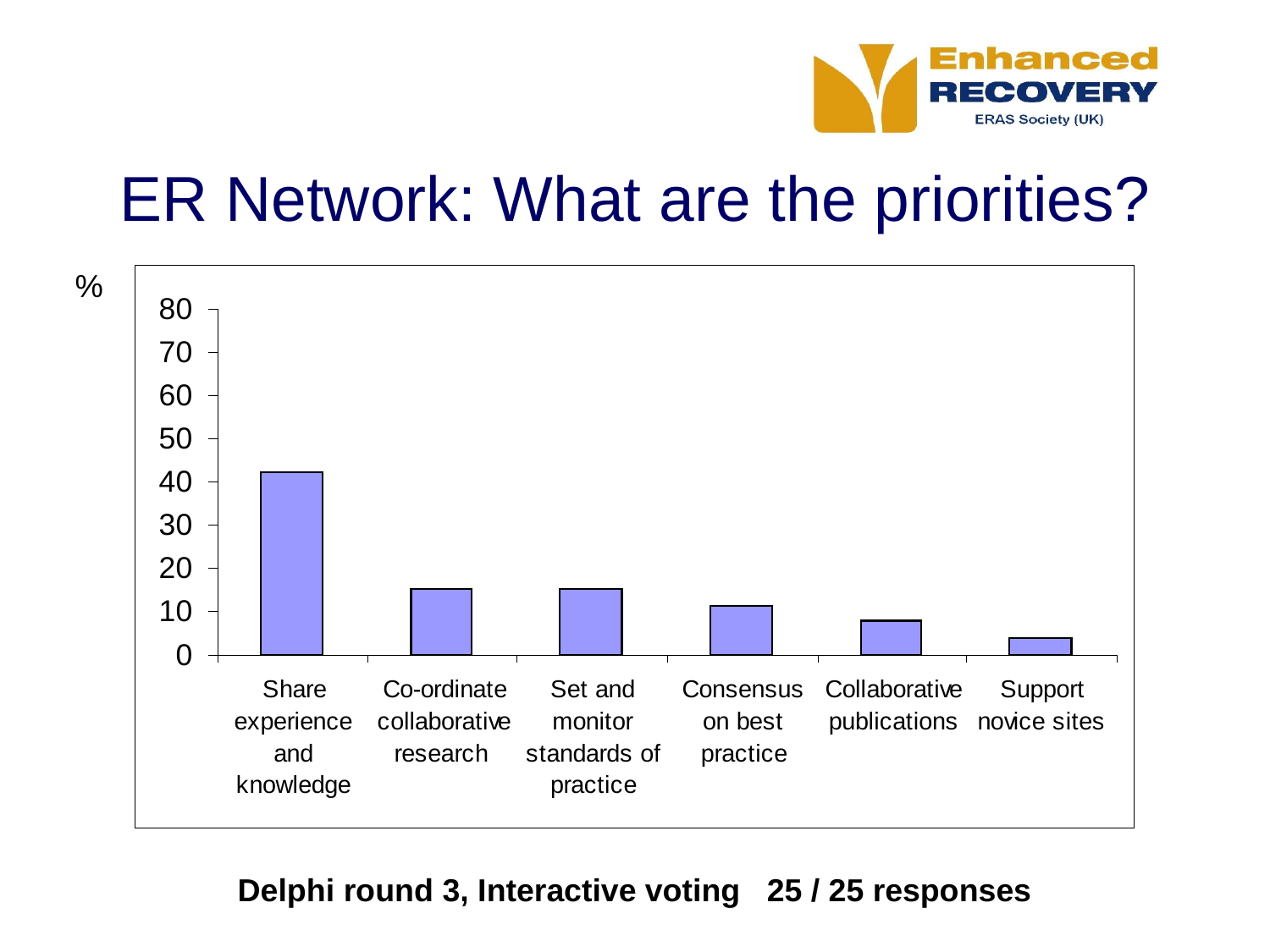

## Structure of the organisation

- Initial meeting London January 2011
	- Monty Mythen Alan Horgan
	- Olle Ljungqvist Ken Fearon
	- Robin Kennedy  **Nader Francis**
- ERAS-UK a British chapter of ERAS society
- Free membership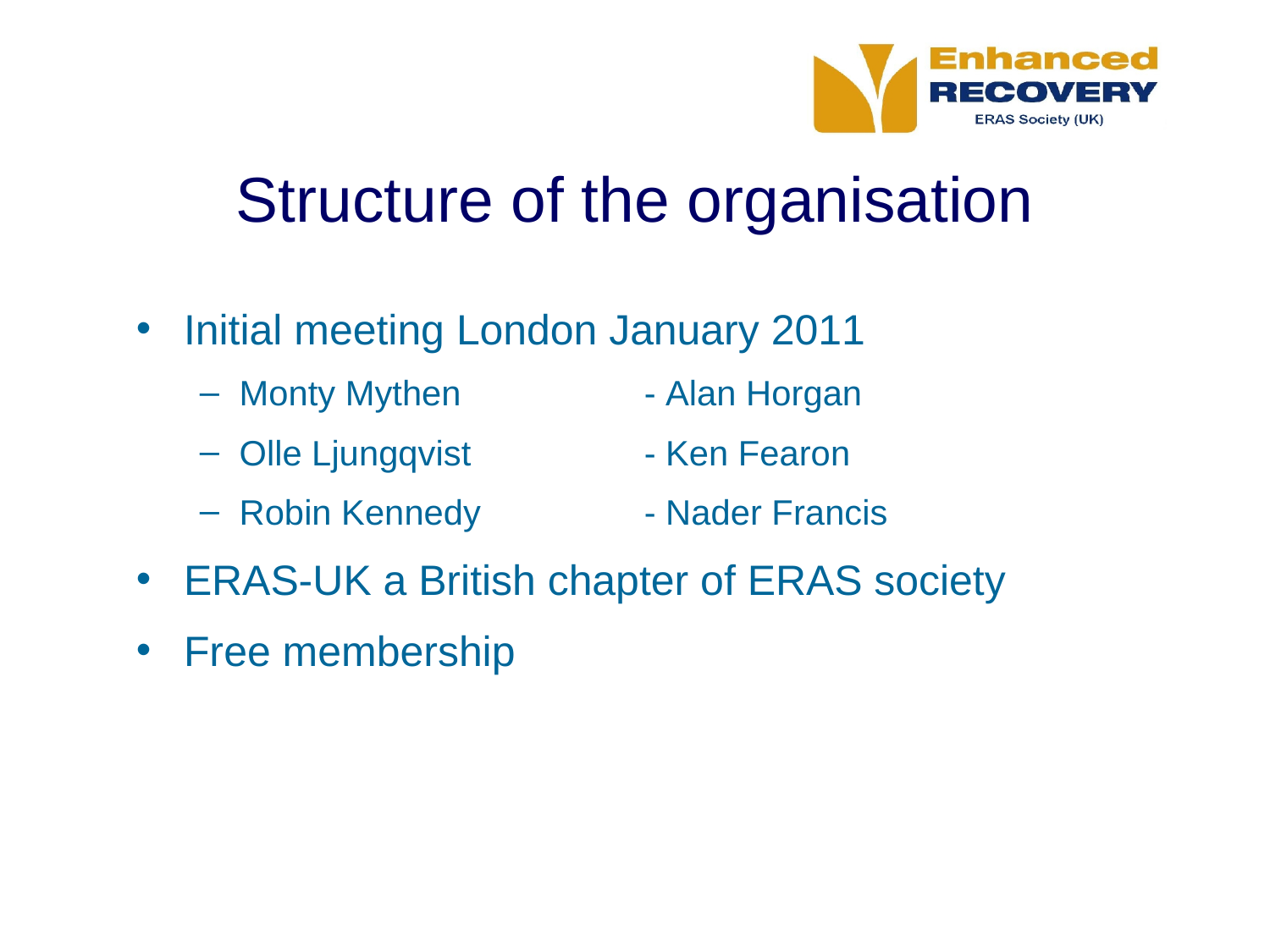

#### 1 st International Conference on Enhanced Recovery, Sept 2010, Bristol



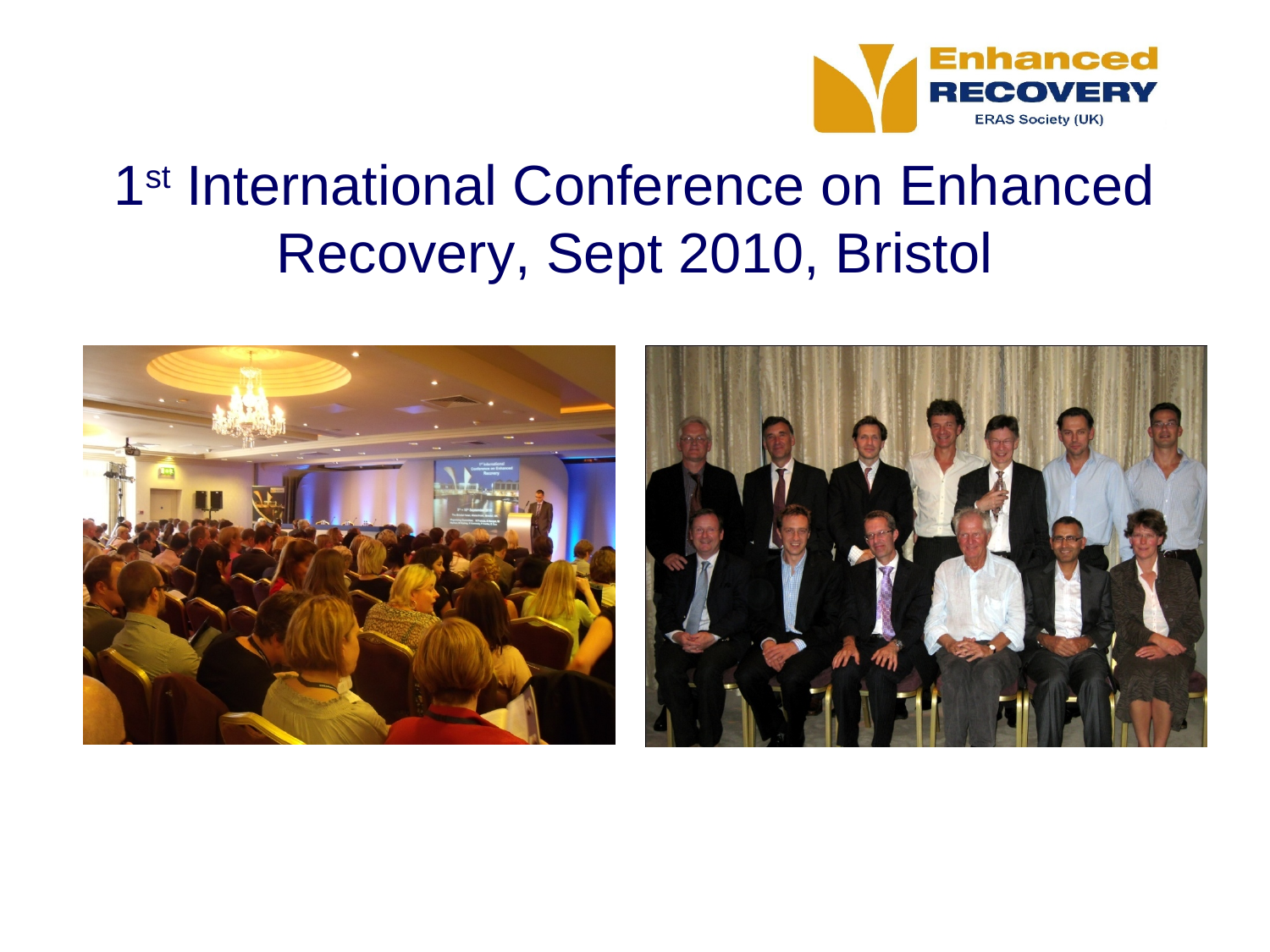

#### ERAS- UK mission statement

**21st January 2011**

- A non-profit making, charitable British chapter of the International ERAS society
- To bring together the different disciplines included in ER in the UK to share best practice and promote evidence based ER across surgical specialties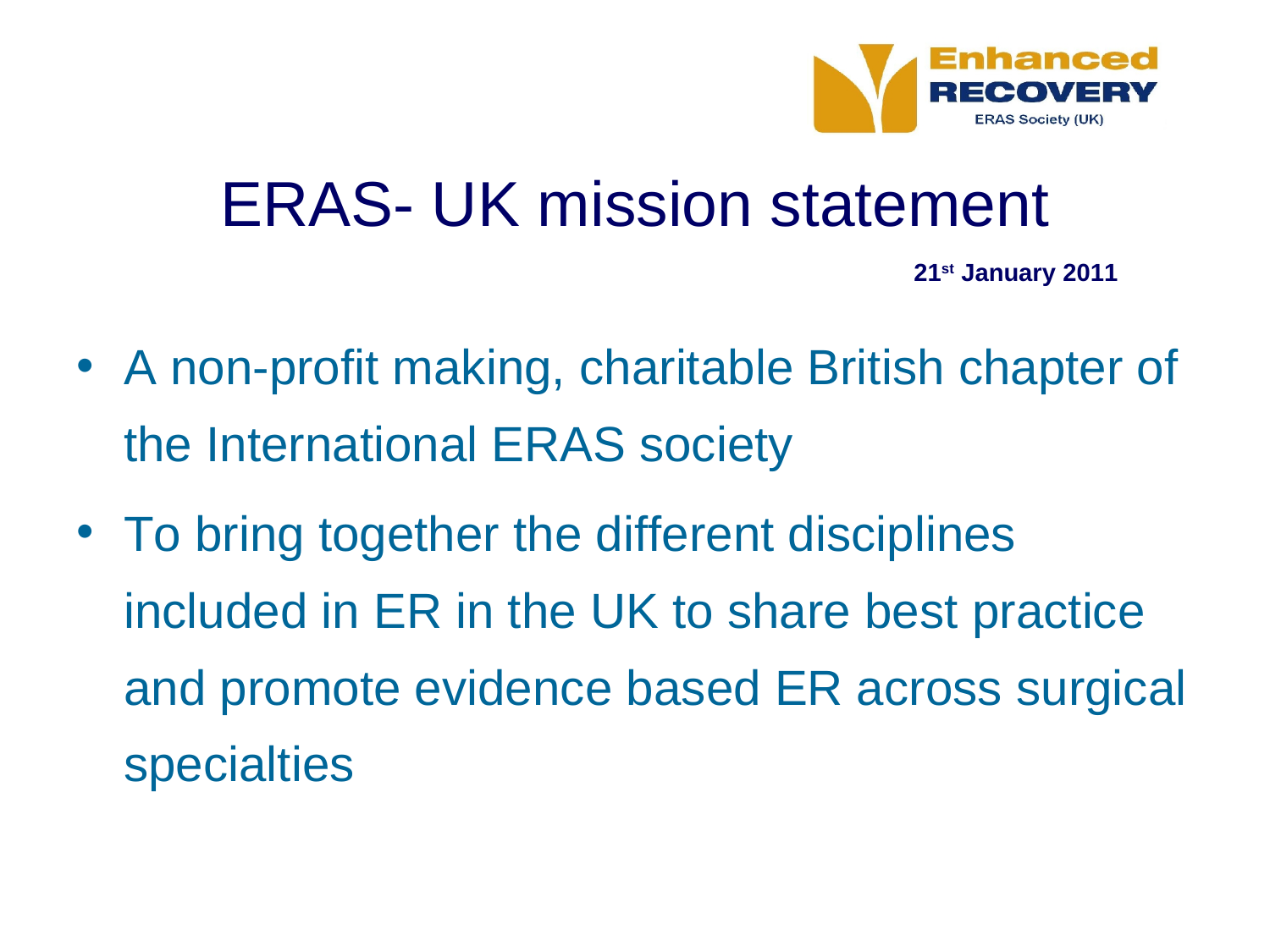

# Activities of the organisation

- Annual conference Bristol 2010/ Bath 2011
- ER series in colorectal; orthopaedics, urology and gynaecology
- Collaboration with ERAS
- *Website: enhancedrecoveryhub.org*